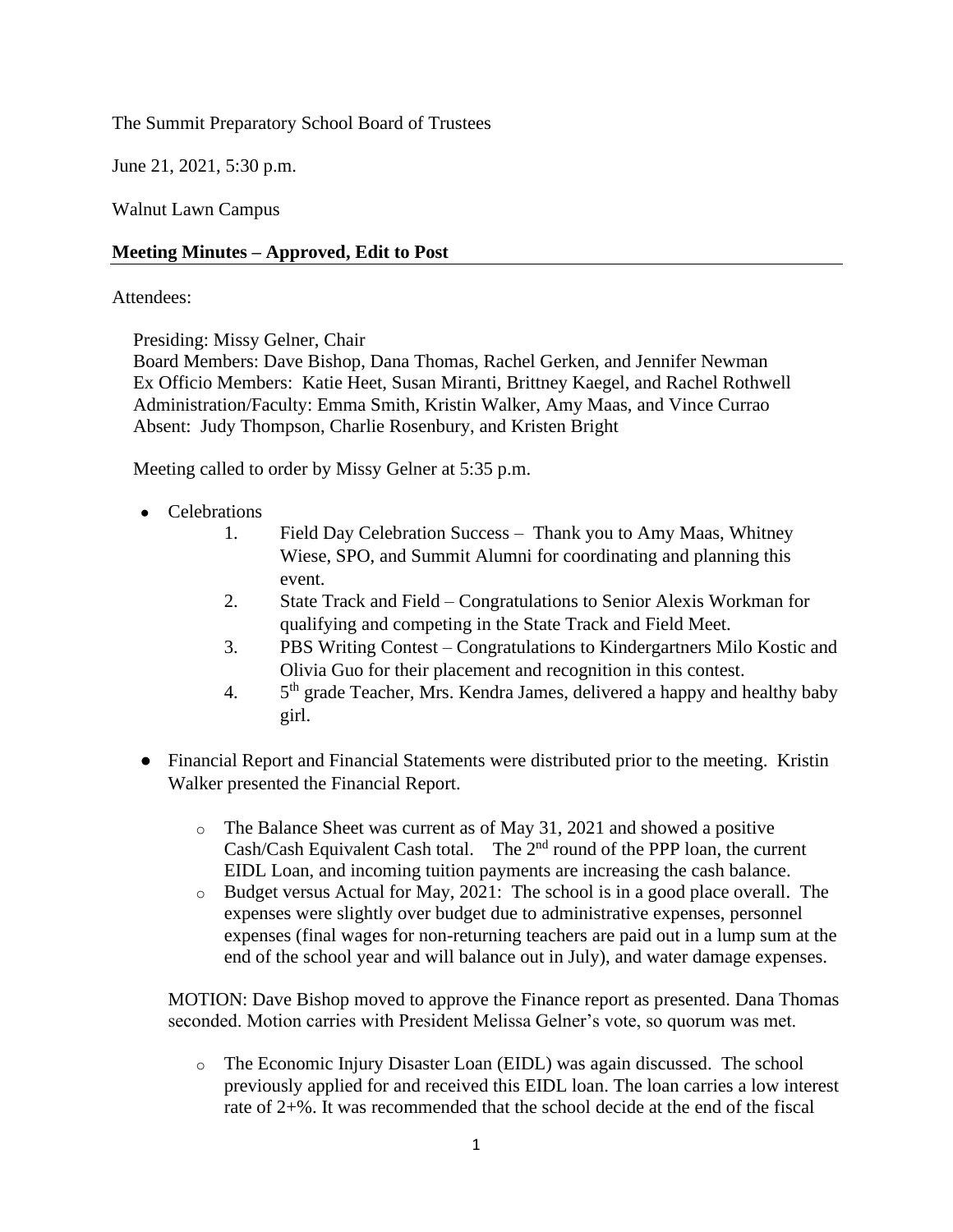year to determine whether to maintain or pay off the EIDL loan. The Board of Trustees (BOT) will re-evaluate the EIDL loan at the July, 2021 Retreat.

 $\circ$  International Student – Tuition Discount request was discussed. The Finance Committee recommended that the Board consider a one-time 100% discount for the 2021-2022 school year after confirming English language skills with the potential student. The student will be living with a host family that attends the Summit.

MOTION: Dana Thomas moved to approve a one-time 100% discount for the 2021-2022 school year after confirming English language skills with the potential international student. Dave Bishop seconded. Motion carries with President Melissa Gelner's vote, so quorum was met.

o Growth Fund is being evaluated for elimination from the budget for the 2021- 2022 school year. The key assumption is that the school will have an enrollment of at least 140 students. The administrative team feels that we will have approximately 147 students at the beginning of the 2021-2022 school year. The 2<sup>nd</sup> round of PPP Loan and the Employee Retention Credit will assist in school funds that will help to eliminate the growth fund.

# CONSENT AGENDA (Status Reports)

The following reports were submitted to the board in advance of the meeting.

- 1. Head of School Report Dr. Katie Heet
- 2. Faculty Report Emma Smith
- 3. Development Report Vince Currao
- 4. Marketing Report Amy Maas
- 5. Admissions Report Amy Maas
- 6. Building and Grounds Report Dana Thomas
- 7. SPO Report (verbal report, no written report) Brittney Kaegel

## OLD BUSINESS:

- Strategic Planning and Upper school Growth Initiative report was sent out by Charlie Rosenbury focusing on how to reach peak potential at The Summit and identified (1) several areas of focus relating to upper school, (2) strengths and opportunities for the school, (3) plans for looking forward with regard to future plans for the school.
- Parent Satisfaction Survey Results There was positive feedback with regard to the Parent Satisfaction Survey that was sent out in late April, 2021. The school received a good number of responses. Information received from the Parent Satisfaction Surveys will provide content for the Board Retreat in July, 2021.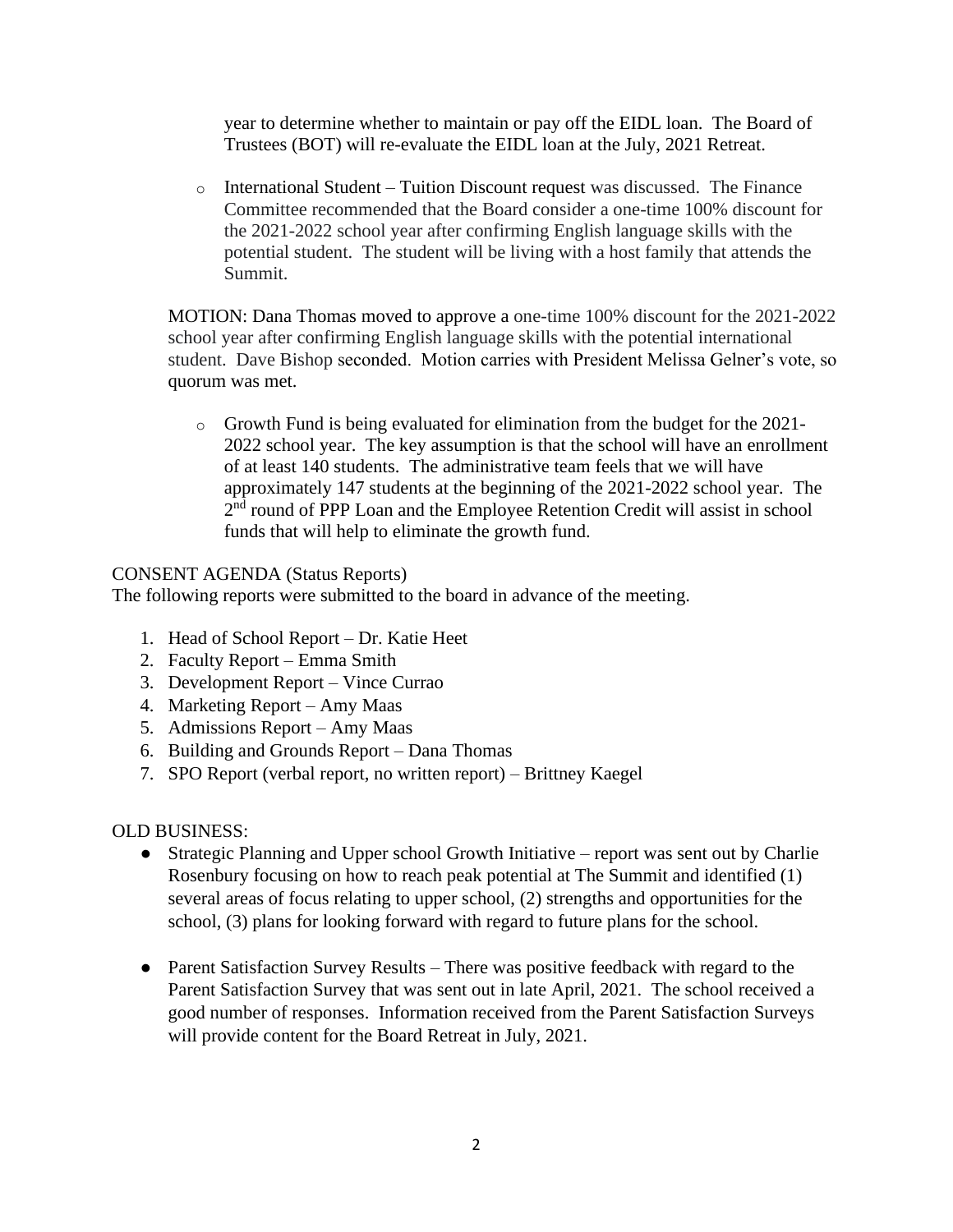### NEW BUSINESS

## Organizational Updates and New Faculty were presented by Dr. Heet.

o The school has hired a new full-time receptionist/administrative assistant. The new hire has experience with non-profit, education, office skill sets, and a degree in marketing that will be an asset to the school. This potion will begin on July 21, 2021.

#### Development by Vince Currao

- o The comprehensive campaign is being updated and established to increase donations. A roll-out timeline is being drafted.
- o Discussion of the STEM Lab/Innovative Lab and timing of beginning construction/obtaining additional funds for the project was discussed.
- o A draft of a Pledge and Gift Agreement was distributed and discussed. Revision will be required before approval.

#### New Volunteer BOT Onboarding Plans

- o SPO Retreat is planned for June 23, 2021.
- o New BOT Orientation is to be conducted prior to the July Retreat. The orientation will set forth the rules and expectations of new members. There are Five (5) new BOT members, and each new BOT member will be assigned a mentor.
- o BOT members will review the Bylaws. Updated changes will be discussed at the July Retreat. Approval of the Bylaws is anticipated in September or October of 2021.
- APPROVAL OF MINUTES FROM May, 2021 BOT MEETING

MOTION: Dana Thomas made a motion to approve the May, 2021 BOT minutes as distributed. Rachel Gerken seconded; Motion carries with President Melissa Gelner's vote, so quorum was met.

Housekeeping Items:

- Board Self-Evaluations and Head of School Evaluation are in the process of being completed.
- The date for the Board Retreat has been confirmed for July 15, 2021.

MOTION: Jennifer Newman made a motion to close the Board meeting. Dave Bishop seconded.

• Meeting adjourned at 7:21 p.m.